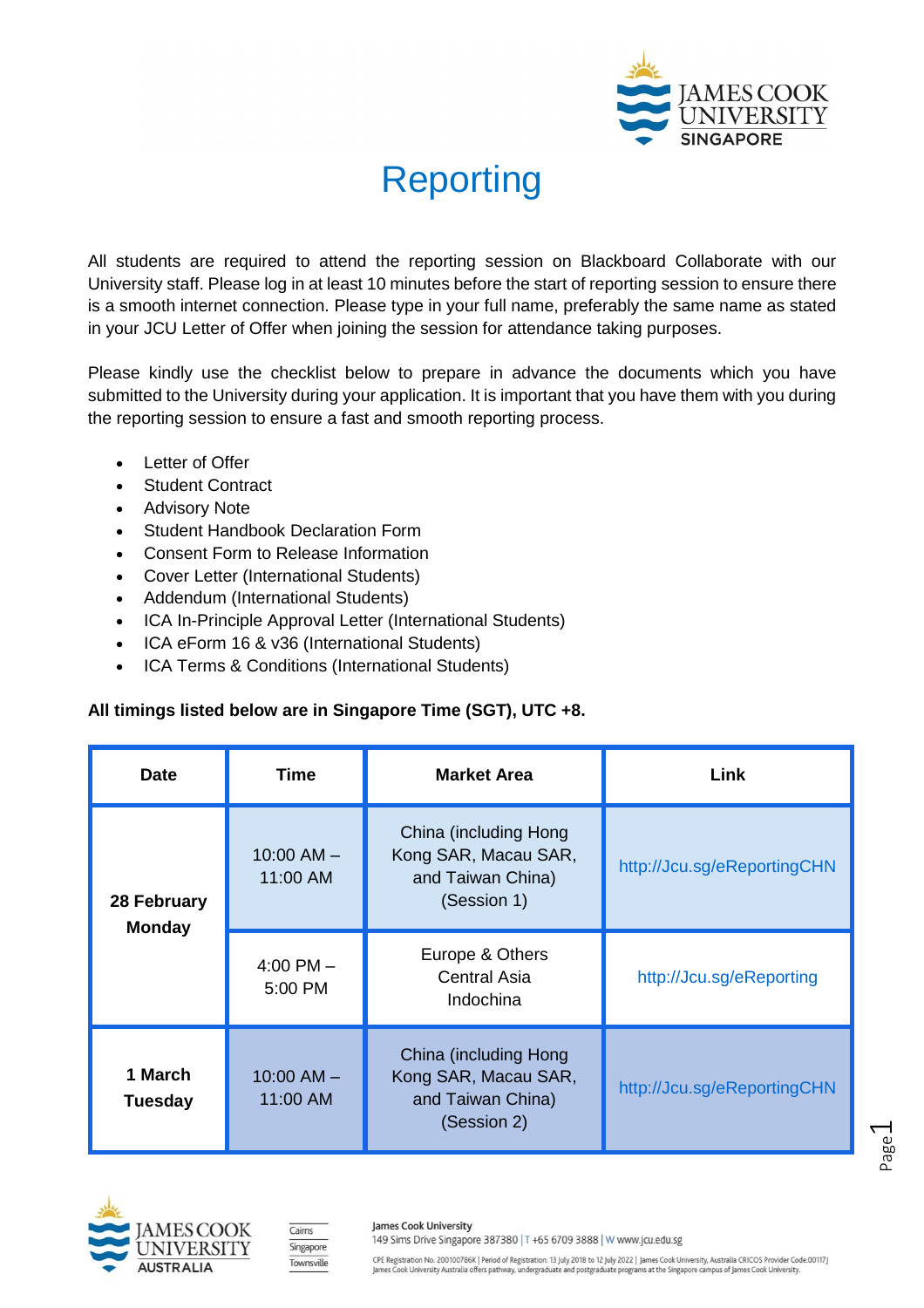|                      | $12:00$ PM $-$<br>1:00 PM  | Singapore<br>Full/Part-Time                                                       | http://Jcu.sg/eReporting    |
|----------------------|----------------------------|-----------------------------------------------------------------------------------|-----------------------------|
|                      | $2:00$ PM $-$<br>3:00 PM   | India<br>Indonesia<br>Malaysia & Brunei<br>Korea & Thailand                       | http://Jcu.sg/eReporting    |
| 2 March<br>Wednesday | $10:00$ AM $-$<br>11:00 AM | China (including Hong<br>Kong SAR, Macau SAR,<br>and Taiwan China)<br>(Session 3) | http://Jcu.sg/eReportingCHN |
|                      | $11:00$ AM $-$<br>12:00 PM | <b>All Markets</b><br>(Late Reporting)                                            | http://Jcu.sg/eReporting    |

After your reporting, please help us by completing the Student Satisfaction Survey with PreEnrolment Process. You can scan the QR code below or click [here.](http://jcu.sg/admsurvey)



James Cook University | 149 Sims Drive Singapore 387380 | T +65 6709 3888 | W www.jcu.edu.sg